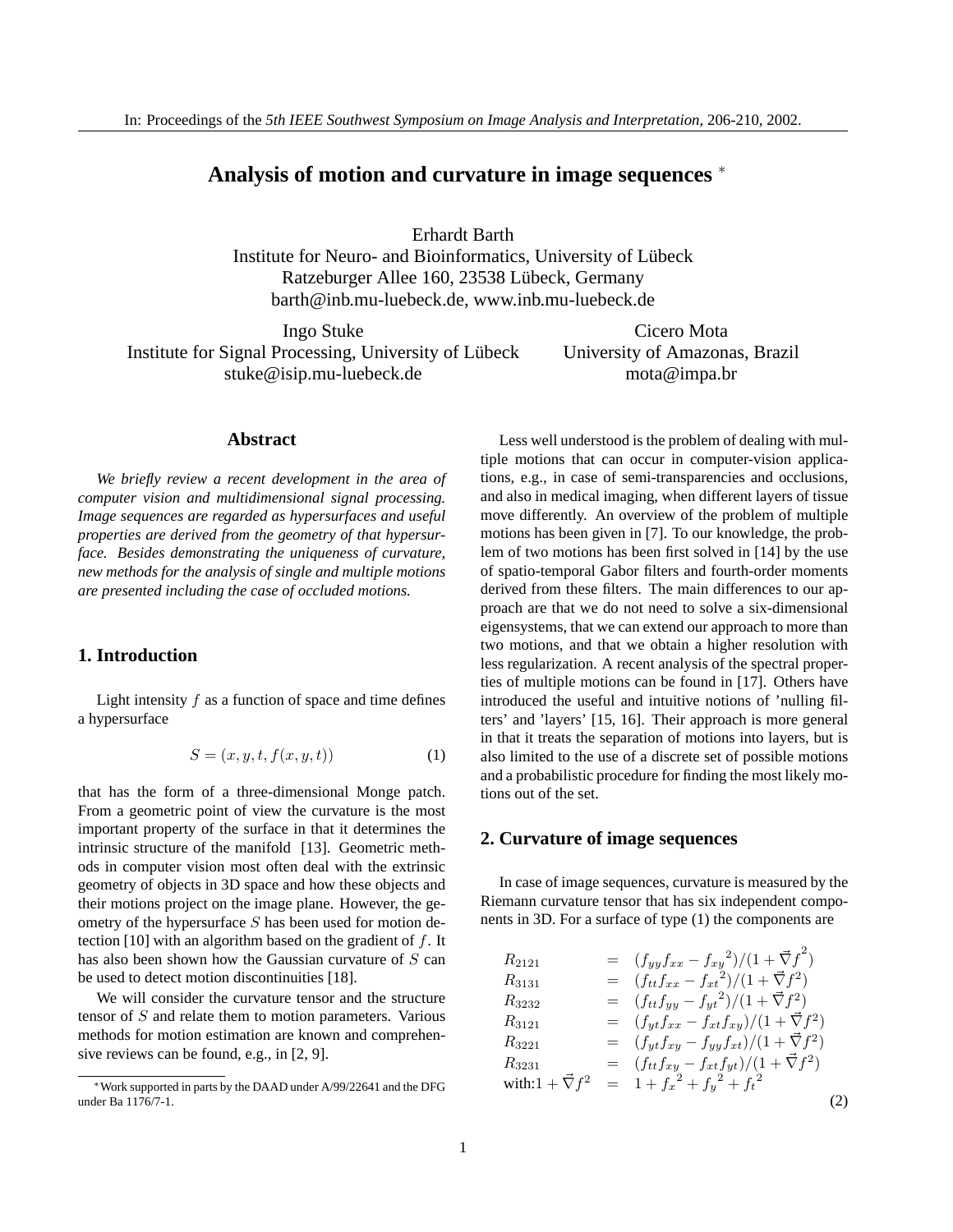A surface is said to be curved at a point if the Riemann tensor does not vanish or, equivalently, if it has a non-zero component. The component  $R_{1212}$  is the 2D Gaussian curvature of the section  $t = t_0$ , except for a slightly different denominator, i.e.,  $R_{1212}$  is the curvature of single images. Since it has been shown that curved image regions uniquely specify a surface [4, 11], flat image regions (that are not curved, e.g. straight edges) are redundant. The components  $R_{1313}(y = y_0)$  and  $R_{2323}(x = x_0)$  are also sectional curvatures in  $(x, t)$  and  $(y, t)$  respectively. Therefore, the whole surface is curved at any place where the section  $t = t_0$  is, i.e., the region of non-zero curvature of the whole hypersurface contains the set of non-zero curvatures of the sections  $t = t_0$ . From this last fact, one can derive the redundancy of flat regions in three-dimensional hypersurface from the two dimensional case [11]. These results are important in the context of image compression and feature extraction for computer-vision systems.

The curvature as defined above is built on second-order derivatives. We now construct similar measures based on first-order derivatives of  $f$ . We first define the following matrix:

$$
\mathbf{D}(x, y, t) = (\vec{\nabla} f)^T (\vec{\nabla} f) = \begin{pmatrix} f_x^2 & f_x f_y & f_x f_t \\ f_x f_y & f_y^2 & f_y f_t \\ f_x f_t & f_y f_t & f_t^2 \end{pmatrix}.
$$
\n(3)

Since this matrix does not contain more information than the gradient  $(f_x, f_y, f_t)$  itself, a different matrix, obtained from **D** by convolution with a smoothing kernel  $h(x, y)$  (or  $h(x, y, t)$ ), i.e.

$$
\mathbf{J}(x, y, t) = h(x, y) * \mathbf{D}(x, y, t), \tag{4}
$$

can be used to characterize the structure of  $f(x, y, t)$ . Accordingly, J has been called "structure tensor" - see [8, 9] for a review.

We now consider the minors of **J**, i.e. the matrix

$$
M = \text{Minors}(J). \tag{5}
$$

The elements  $M_{ij}$ ,  $(i, j = 1, 2, 3)$  of M are the determinants of the matrices obtained from J by eliminating the row 4 – *i* and the column 4 – *j*, e.g.,  $M_{11} = (h * f_x^2)(h *$  $f_y^2$ ) –  $(h*(f_xf_y))^2$ . **J** is a symmetric, positive semidefinite matrix and the following numbers are invariants of J:

$$
K = \det \mathbf{J} = \lambda_1 \lambda_2 \lambda_3
$$
  
\n
$$
S = (M_{11} + M_{22} + M_{33})/3
$$
  
\n
$$
= (\lambda_1 \lambda_2 + \lambda_1 \lambda_3 + \lambda_2 \lambda_3)/3
$$
  
\n
$$
H = (\text{trace}\mathbf{J})/m = (\lambda_1 + \lambda_2 + \lambda_3)/3
$$
\n(6)

with  $\lambda_i$  being the eigenvalues of **J**. The structure tensor J (4) is the metric of the immersion

$$
F(x, y, t) = (f(x-x_1, y-y_1, t), \dots, f(x-x_s, y-y_s, t)),
$$

where  $(x_s, y_s)$  are the sampling points for the image sequence  $f$ . The measures  $K$ ,  $S$  and  $H$  are metric invariants of this immersion and are related to the Gaussian, scalar, and mean curvatures of the manifold  $F$  respectively. Furthermore, the minors of J are related to the components of the Riemann curvature tensor. The precise nature of these relations is beyond the scope of this paper.

## **3. Curvature and motion**

**Translation with constant velocity** If the image sequence  $f(x, y, t)$  results from a spatial pattern moving with constant velocity  $\mathbf{v} = (v_x, v_y)$ , f is assumed to satisfy the constraint [1]

$$
f(x, y, t) = f(x + dx, y + dy, t + dt),
$$
 (7)

that leads to [1]

$$
\alpha(\mathbf{v})f = 0 \tag{8}
$$

where  $\alpha(\mathbf{v}) = v_x \frac{\partial}{\partial x} + v_y \frac{\partial}{\partial y} + \frac{\partial}{\partial t}$  is the derivative operator along  $V = (v_x, v_y, 1)$ . The solution of (8) is

$$
f(x, y, t) = f(x - v_x t, y - v_y t).
$$
 (9)

Between the components of the curvature tensor (2), evaluated for the specific function  $f$  in Eq. (9), the following results hold [6]:

$$
\mathbf{v} = \mathbf{v}_1 = (R_{3221}, -R_{3121})/R_{2121}
$$
  
\n
$$
\mathbf{v} = \mathbf{v}_2 = (R_{3231}, -R_{3131})/R_{3121}
$$
  
\n
$$
\mathbf{v} = \mathbf{v}_3 = (R_{3232}, -R_{3231})/R_{3221}.
$$
 (10)

Indices simply denote the fact that we obtain different expressions for v.

In analogy, we obtain the following relations for the minors of  $J$  [3]:

$$
\mathbf{v} = \mathbf{v}_i = (M_{3i}, -M_{2i})/M_{1i}, i = 1, 2, 3.
$$
 (11)

To better understand these results, we recall that motion estimation is often treated as an optimization problem, e.g. by using least-squares methods. The optimization problem then leads to an eigenvalue problem, for example in the case of the tensor-based methods where the motion vector is computed as the eigenvector to the zero eigenvalue see [8, 9] for a review. Since it is known that if a matrix has a single zero eigenvalue, the corresponding eigenvector can be evaluated in terms of the minors of that matrix [12], we can easily relate the result in Eq. (11) to the methods that use the eigenvectors of J. However, the method based on the minors has been shown to be faster and more accurate [3].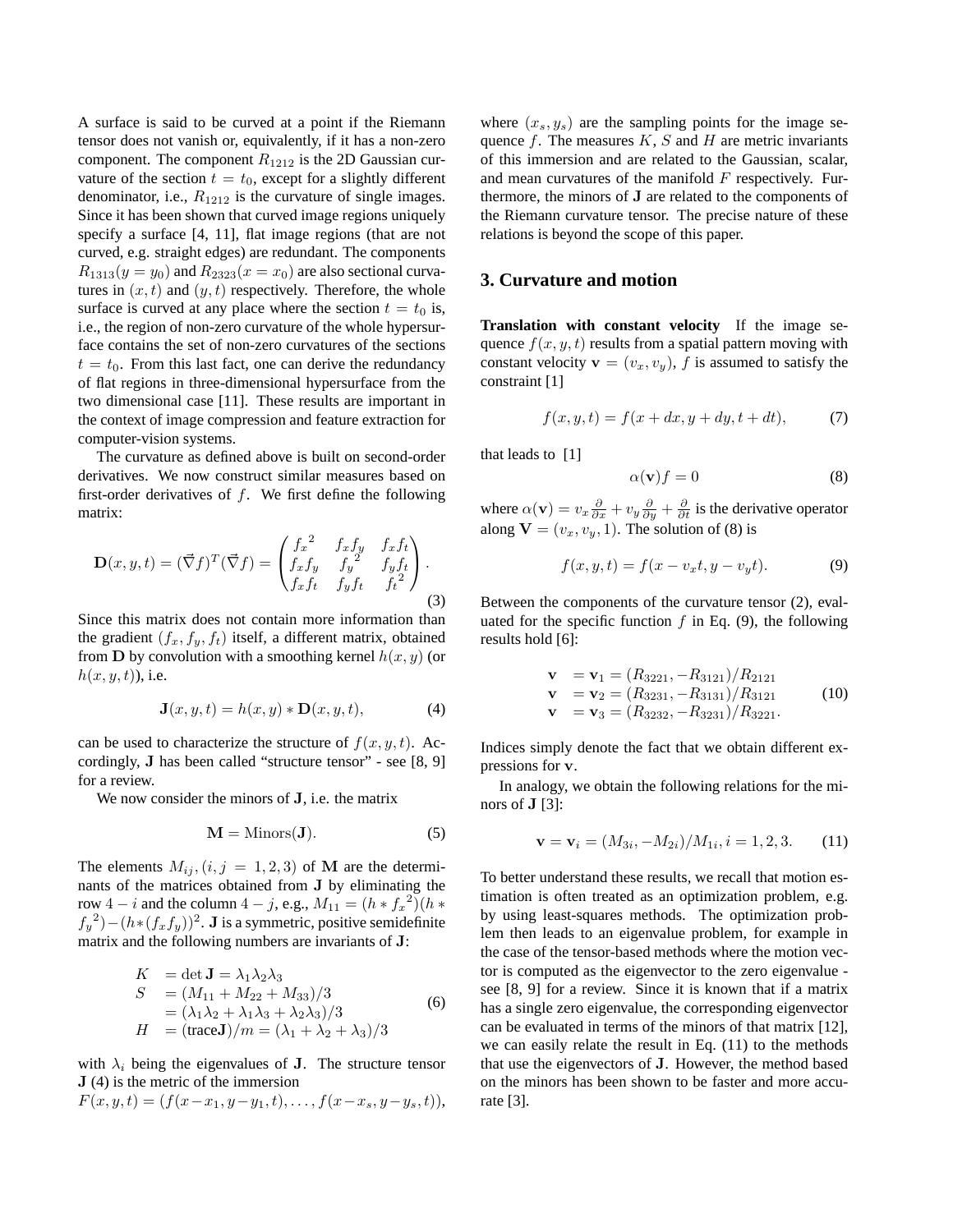**Translation with time-dependent velocity** We now consider the more general case where the image shift contains higher-order terms, i.e., the motion can be accelerated, i.e.,

$$
f(x, y, t) = f(x - d_x(t), y - d_y(t)).
$$
 (12)

With the constraint in Eq. 12, we still obtain for the curvature tensor (note that  $(d'_x, d'_y) = \mathbf{v}$ )

$$
(R_{3221}, -R_{3121})/R_{2121} = (d'_x(t), d'_y(t)), \qquad (13)
$$

but the expressions  $(R_{3231}, -R_{3131})/R_{3121}$ ,  $(R_{3232}, -R_{3231})/R_{3221}$  do not simplify to yield the velocity components (due to non-vanishing second-order derivatives) - see [5] for a more comprehensive analysis.

The minors of J do not involve second-order derivatives, therefore under the constraint (12) we obtain the same results as in Eq. (11) with  $\mathbf{v}_i = (d'_x(t), d'_y(t)), i = 1, 2, 3.$ 

# **4. General model for multiple-motions**

We will first consider the case of only two motions. In this case, transparent, translucent, and occluded motions can be modeled by the equation

$$
f(\mathbf{x},t) = h(\mathbf{x} - t\mathbf{v}_2)g_1(\mathbf{x} - t\mathbf{v}_1) + g_2(\mathbf{x} - t\mathbf{v}_2)
$$
 (14)

where  $\mathbf{x} = (x, y)$ . This implies that  $f(\mathbf{x}, t)$  is a solution of

$$
\alpha(\mathbf{v}_1)\alpha(\mathbf{v}_2)\log|\alpha(\mathbf{v}_2)f|.\tag{15}
$$

Eq. (15) can be derived in analogy to (8) and explains why traditional motion algorithms fail at occlusions - see below.

**Transparent motions** In case of transparent motions Eq. (14) reduces to

$$
f(\mathbf{x},t) = g_1(\mathbf{x} - t\mathbf{v}_1) + g_2(\mathbf{x} - t\mathbf{v}_2)
$$
 (16)

and Eq. (15) becomes

$$
\alpha(\mathbf{v}_1)\alpha(\mathbf{v}_2)f = 0. \tag{17}
$$

**Translucent motions** In this case Eq. (14) reduces to

$$
f(\mathbf{x},t) = g_1(\mathbf{x} - t\mathbf{v}_1)g_2(\mathbf{x} - t\mathbf{v}_2)
$$
 (18)

and Eq. (15) becomes

$$
\alpha(\mathbf{v}_1)\alpha(\mathbf{v}_2)\log|f| = 0. \tag{19}
$$

**Occluded motions** The occlusion of an image  $\tilde{q}_1$ , moving with velocity  $v_1$ , by an image  $\tilde{g}_2$ , moving with velocity  $v_2$ and occlusion window  $\chi$  (with values 0 or 1) is modeled as

$$
f(\mathbf{x},t) = (1 - \chi(\mathbf{x} - t\mathbf{v}_2))\tilde{g}_1(\mathbf{x} - t\mathbf{v}_1) ++ \chi(\mathbf{x} - t\mathbf{v}_2)\tilde{g}_2(\mathbf{x} - t\mathbf{v}_2)
$$
 (20)

Eq. (20) is a particular case of Eq. (14) since  $h(\mathbf{x}) = 1 \chi(\mathbf{x}), g_1(\mathbf{x}) = \tilde{g}_1(\mathbf{x}),$  and  $g_2(\mathbf{x}) = \chi(\mathbf{x})\tilde{g}_2(\mathbf{x})$ . The motion equation (15) simplifies to:

$$
\alpha(\mathbf{v}_1)\alpha(\mathbf{v}_2)f = \pm \delta(B)\alpha(\mathbf{v}_2)f,\tag{21}
$$

where  $B$  is the occluding boundary. The above result can be derived by noting that since  $\alpha(\mathbf{v}_2)f = h(\mathbf{x} (t\mathbf{v}_2)\hat{\alpha}(\mathbf{v}_2)\tilde{g}_1(\mathbf{x} - t\mathbf{v}_1)$ , we have

$$
\alpha(\mathbf{v}_1)\alpha(\mathbf{v}_2)f = \alpha(\mathbf{v}_1)h(\mathbf{x} - t\mathbf{v}_2)\alpha(\mathbf{v}_2)\tilde{g}_1(\mathbf{x} - t\mathbf{v}_1)
$$
  
=  $\delta(B)\alpha(\mathbf{v}_2)\tilde{g}_1(\mathbf{x} - t\mathbf{v}_1)$   
=  $\delta(B)h(\mathbf{x} - t\mathbf{v}_2)\alpha(\mathbf{v}_2)\tilde{g}_1(\mathbf{x} - t\mathbf{v}_1)$   
=  $\delta(B)\alpha(\mathbf{v}_2)f$ .

Thus, motion estimation fails at occlusions because Eq. (17) is not valid at points on the occluding boundary and should be replaced by Eq. (21). Therefore, to estimate two motions at occlusions, we either (i) use Eq. (17) but do not integrate at occlusion points where we have motion discontinuities, or (ii) solve equation (21) to perform the estimation.

# **5. Solutions for** n **transparent motions**

Now suppose that  $f$  is the additive superposition of  $n$ motions with velocity  $\mathbf{v}_i = (v_{ix}, v_{iy}),$  i.e.,

$$
f(x,t) = f_1(\mathbf{x} - \mathbf{v}_1 t) + \dots + f_n(\mathbf{x} - \mathbf{v}_n t). \tag{22}
$$

In this case, Eq. (17) becomes

$$
\alpha(\mathbf{v}_1)\cdots\alpha(\mathbf{v}_n)f = 0.
$$
 (23)

We will now show how to estimate the multiple-motion parameters. First, we expand Eq. (23) to

$$
\sum_{I} c_{I} f_{I} = 0 \tag{24}
$$

where  $I = (i_1, i_2, \dots, i_n)$  are ordered sequences with elements  $i_j \in (x, y, t)$  and  $f_I$  are the partial derivatives of f with respect to the elements in  $I$ . The mixed motion parameters  $c_I$  are the coordinates of  $\alpha(\mathbf{v}_1)\cdots\alpha(\mathbf{v}_n)$  in the canonical basis for differential operators (they are homogeneous symmetric functions of the coordinates of the motion vectors). With this notation, Eq. (24) can be rewritten as

$$
LV = 0 \tag{25}
$$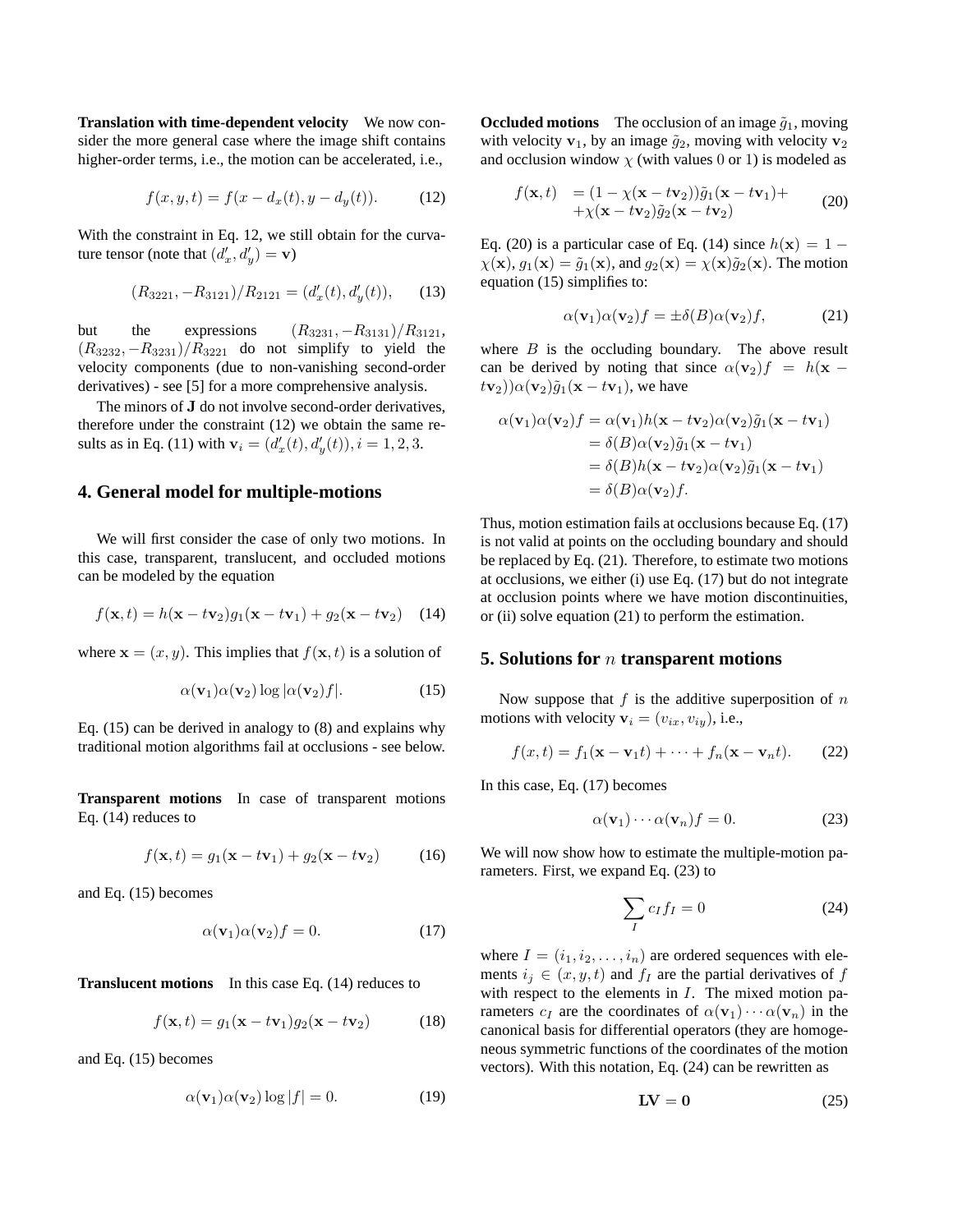where  $\mathbf{L} = (f_I)$  and  $\mathbf{V} = (c_I)^T$ . After multiplying Eq. (25) by  $\mathbf{L}^T$  to obtain a  $m \times m$  system of equations, we perform a weighted integration along a small neighborhood of the point in question, i.e. a convolution with a kernel  $\omega(x)$ ,

$$
\int \mathbf{L}(x)^T \mathbf{L}(x) \mathbf{V}(x) \omega(x) dx = \mathbf{0}
$$
 (26)

to make the system well posed. Since we are supposing that the motion vectors are locally constant, we can take V out of the integral and obtain

$$
\mathbf{J}_n \mathbf{V} = 0 \tag{27}
$$

where

$$
\mathbf{J}_n = \int \mathbf{L}(x)^T \mathbf{L}(x) \omega(x) \, dx \tag{28}
$$

We call  $J_n$  the *generalized structure tensor for* n *motions*. Eq.  $(27)$  shows that the mixed motion parameters in V will form an eigenvector related to the zero eigenvalue of  $J_n$ and therefore can be computed in analogy to (11). More precisely, we have up to  $m = \text{ord}(\mathbf{J}_n)$  different estimates for the mixed motion parameters given by

$$
\mathbf{V}_{i} \propto (M_{im}, -M_{im-1}, \dots, (-1)^{m} M_{i1}), \qquad (29)
$$

where  $M_{ij}$ ,  $i = 1, \ldots, m$  are the minors of  $J_n$  [12].

**Separation of the motion vectors** Now, we show how to recover the motion vectors  $v_1, \ldots, v_n$  from their mixed coefficients  $c_I$  in V. Remember that  $c_I$  are homogeneous symmetric functions of degree less than  $n$  of the coordinates of the motion vectors. We interpret  $v_i$  as complex numbers, that is  $v_i = v_{ix} + jv_{iy}$ , where  $j^2 = -1$ . In this case, the motion vectors will be the roots of a complex polynomial  $Q_n(z)$  whose coefficients are functions of  $c_I$ :

$$
Q_n(z) = z^n - A_{n-1}z^{n-1} + \dots + (-1)^n A_0.
$$
 (30)

To compute the coefficients, we just note that  $A_i$  are homogeneous symmetric functions of degree  $n - i$  of  $v_1, ..., v_n$ . For example, the coefficients of  $Q_n(z)$  for three motions are [12]  $A_2 = c_{xtt} + jc_{ytt}$ ,  $A_1 = c_{xxt} - c_{yyt} + jc_{xyt}$  and  $A_0 = c_{xxx} - c_{xyy} + j(c_{xxy} - c_{yyy})$ . For more motions, the coefficients of  $Q_n(z)$  can be evaluated in analogy.

**Confidence measures** We have shown how to estimate multiple additive motions and now we consider the problem of detecting multiple motions, i.e., we want to quantify the confidence in the assumptions that we made.

In the case of one motion, the confidence is high if one eigenvalue of J is small and the other two are significant, i.e., rank $(\mathbf{J}) = 2$  [9]. This case excludes regions with aperture problems (two small eigenvalues) and occlusions etc.

(three significant eigenvalues). With  $n$  motions the confidence is still high if the rank $(\mathbf{J}_n) = m - 1$ . Since with our new method we do not compute the eigenvalues, we need confidence measures that do not involve the eigenvalues.

The measures  $K, S, H$  defined for **J** in (6) can be defined for  $J_n$  in analogy [12]. With these measures, the confidence criterion translates to  $K = 0$  and  $S \neq 0$ . To compare K with S, we found that  $K^{1/m} \leq S^{1/m-1} \leq H$ . This means that the confidence criterion ( $K = 0$  and  $S \neq 0$ ) becomes  $K^{1/m} \ll S^{1/m-1}$  or, equivalently,  $K^{1/m} \lt \epsilon S^{1/m-1}$ .

| <b>Algorithm 1</b> Hierarchical motion estimation                              |  |  |  |
|--------------------------------------------------------------------------------|--|--|--|
| 1: compute $J_n$ according to Eq. (28)                                         |  |  |  |
| 2: if $K^{1/m} < \epsilon S^{1/m-1}$ (high confidence) then                    |  |  |  |
| compute $V_1, \ldots, V_m$ from the minors of $J_n$<br>3:                      |  |  |  |
| (Eq. (29))                                                                     |  |  |  |
| 4: compute the mixed motion parameters                                         |  |  |  |
| $\mathbf{V} = \alpha_1 \mathbf{V}_1 + \cdots + \alpha_m \mathbf{V}_m$          |  |  |  |
| if $n = 1$ then<br>5:                                                          |  |  |  |
| $\mathbf{v}=(V_x,V_y)$<br>6:                                                   |  |  |  |
| else<br>7:                                                                     |  |  |  |
| $\mathbf{v}_1, \ldots, \mathbf{v}_n$ are the roots of $Q_n(z)$ in Eq. 30<br>8: |  |  |  |
| end if<br>9:                                                                   |  |  |  |
| append treated pixel $x_0$ to list L<br>10:                                    |  |  |  |
| 11: end if                                                                     |  |  |  |
| 12: for all $x_0 \notin L$ do                                                  |  |  |  |
| repeat steps 1 to 11 with $\omega(x - x_0) = 0$ , $\forall x \notin L$<br>13:  |  |  |  |
| 14: end for                                                                    |  |  |  |

**Low-complexity algorithms for multiple motions** Our hierarchical algorithm first evaluates the confidence in one motion and estimates that one motion in case of high confidence. Otherwise, the confidence for two motions is evaluated and two motions are estimated. This procedure can be iterated for up to  $n$  motions. Moreover, motion at locations with low confidence is recomputed with a convolution kernel that integrates only locations with high confidence. This leads to correct solutions at occlusions, where confidence is low - see Fig. 1.

# **6 Results**

In [12] we have presented results for up to three transparent motions of overlaid noise patterns. The results demonstrated high precision and a high spatial resolution of the estimated motion fields. Here we briefly illustrate the potential of our theoretical results for occluded motions - see Fig. 1.